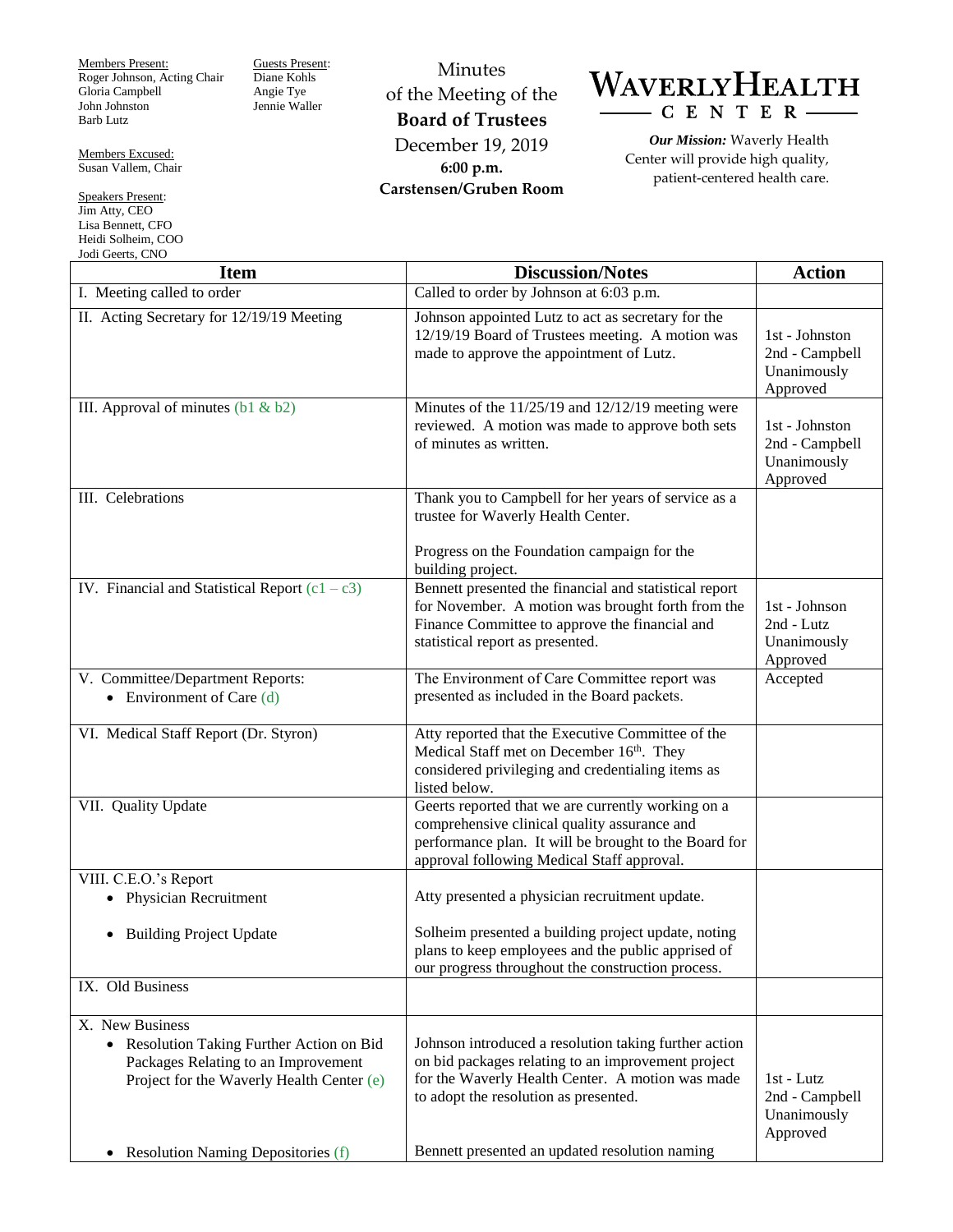| Incumbency Certificate (Resolution) (g)<br>$\bullet$<br>Strategic Plan (h)                                                                                                                                                                                                                                                                                                                                                                                                                                                                                                                                                                                                                                                                                                                                                                                                                                                                                                                                                                                                                                      | depositories for Waverly Health Center. The amount<br>for UMB Bank has been increased for the interim<br>construction financing. A motion was made to<br>approve the resolution as presented.<br>Bennett presented an incumbency certificate<br>designating Vallem, Atty & Bennett as authorized<br>representatives of Waverly Health Center. A motion<br>was made to approve the incumbency certificate as<br>presented.<br>Atty presented the strategic plan for $2020 - 2023$ . | 1st - Johnston<br>2nd - Campbell<br>Unanimously<br>Approved<br>1st - Lutz<br>2nd - Campbell<br>Unanimously<br>Approved |
|-----------------------------------------------------------------------------------------------------------------------------------------------------------------------------------------------------------------------------------------------------------------------------------------------------------------------------------------------------------------------------------------------------------------------------------------------------------------------------------------------------------------------------------------------------------------------------------------------------------------------------------------------------------------------------------------------------------------------------------------------------------------------------------------------------------------------------------------------------------------------------------------------------------------------------------------------------------------------------------------------------------------------------------------------------------------------------------------------------------------|------------------------------------------------------------------------------------------------------------------------------------------------------------------------------------------------------------------------------------------------------------------------------------------------------------------------------------------------------------------------------------------------------------------------------------------------------------------------------------|------------------------------------------------------------------------------------------------------------------------|
| <b>Community Health Needs Assessment</b><br>$\bullet$<br>Action Plan (i)                                                                                                                                                                                                                                                                                                                                                                                                                                                                                                                                                                                                                                                                                                                                                                                                                                                                                                                                                                                                                                        | Discussion was held regarding the goals and<br>strategies. A motion was made to approve the<br>strategic plan as presented.<br>Solheim presented the action plan for the community<br>health needs assessment as included in the Board<br>packets. A motion was made to approve the<br>community health needs assessment as presented.                                                                                                                                             | 1st - Lutz<br>2nd - Johnston<br>Unanimously<br>Approved<br>1st - Campbell<br>2nd - Lutz<br>Unanimously                 |
| HR Annual Report (j)<br>$\bullet$                                                                                                                                                                                                                                                                                                                                                                                                                                                                                                                                                                                                                                                                                                                                                                                                                                                                                                                                                                                                                                                                               | Tye presented the HR annual report as included in<br>the Board packets.                                                                                                                                                                                                                                                                                                                                                                                                            | Approved                                                                                                               |
| Organizational Chart (k)                                                                                                                                                                                                                                                                                                                                                                                                                                                                                                                                                                                                                                                                                                                                                                                                                                                                                                                                                                                                                                                                                        | Atty presented revisions to the organizational chart,<br>there were no changes in reporting relationships. A<br>motion was made to approve the organizational chart<br>as presented.                                                                                                                                                                                                                                                                                               | 1st - Johnston<br>2nd - Lutz<br>Unanimously                                                                            |
| <b>Request for Privileges:</b><br>· Ellen Jacque, ARNP - Active, Family<br>Practice, WHC<br>Provisional Appointment to Medical Staff:<br>$\bullet$<br>• David Congdon, MD - Courtesy,<br>Otolaryngology and Plastic Surgery,<br><b>CVMS</b><br>$\blacksquare$ Joan James, MD – Consulting,<br>Psychiatry, Integrated Teleheath Partners<br>Reappointments to Medical Staff:<br>• Jodi Bangasser, AGNP - Active, Family<br>Practice, WHC<br>• Shawn Blake, CRNA – Courtesy,<br>Anesthesia, Iowa Anesthesia LC<br>$\blacksquare$ Amy Bodensteiner, PA-C – Active,<br>Family Practice, WHC<br>• Jennifer Chastek, CRNA - Courtesy,<br>Anesthesia, Iowa Anesthesia LC<br>• Scott Chastek, CRNA – Courtesy,<br>Anesthesia & Pain Management, Iowa<br>Anesthesia LC<br>Randy Cornelius, CRNA - Courtesy,<br>Anesthesia, Iowa Anesthesia LC<br>Amber Crawford, DO - Active, General<br>Surgery, WHC<br>Stacia Danielson, ARNP - Active,<br>Psychiatric and Mental Health, WHC<br>• Mary Deutmeyer, ARNP – Active,<br>Family Practice, WHC<br>Carrie Evans, ARNP - Active, Family<br>Practice & Emergency Medicine, WHC | Privileging items were presented as individually<br>listed at left. All files have been reviewed by the<br>Executive Committee of the Medical Staff. The<br>Executive Committee recommends approval. A<br>motion was made to approve all privileging items as<br>individually considered and recommended by the<br>Executive Committee of the Medical Staff.                                                                                                                       | Approved<br>1st - Johnston<br>2nd - Campbell<br>Unanimously<br>Approved                                                |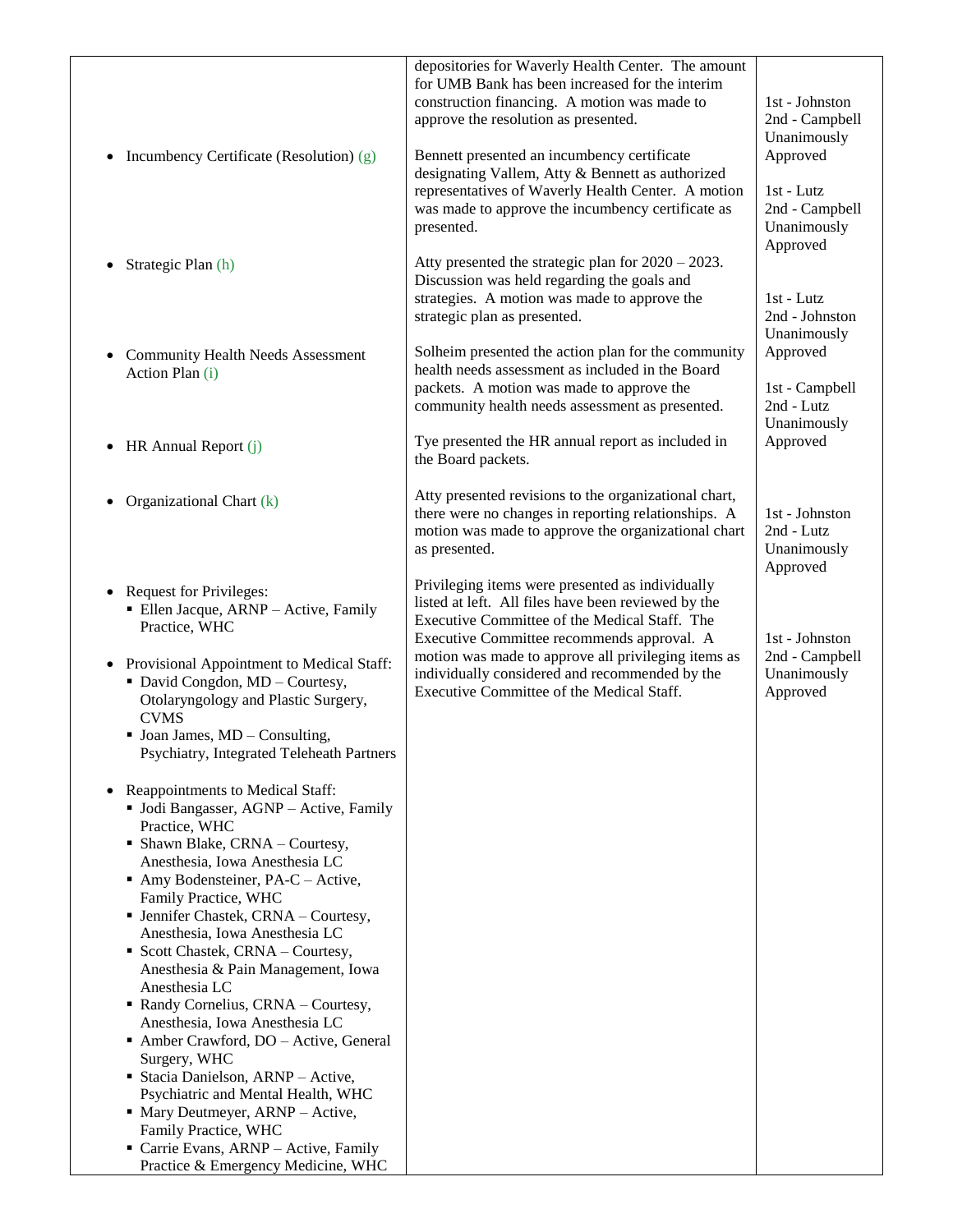| Richard Jacobson, CRNA - Courtesy,<br>Anesthesia & Pain Management, Iowa<br>Anesthesia LC<br>• M. Michele Martins, MD - Active, OB-<br>Gyn, WHC<br>$\blacksquare$ Megan McMillin, PA-C – Active,<br>Family Practice, WHC<br>• Mark Odden, CRNA – Courtesy,<br>Anesthesia & Pain Management, Iowa<br>Anesthesia LC<br>• Sarah Tweedy, CRNA - Courtesy,<br>Anesthesia, Iowa Anesthesia LC<br>$\blacksquare$ Richard Valente, MD – Consulting,<br>Cardiology, MercyOne<br>■ Stacy Wagner, $DO - Active$ , Pediatrics<br>and Spa Services, WHC<br>• Wei Yang, MD - Consulting, Pathology,<br>Cedar Valley Pathology<br>• Bradley Zeithamel, CRNA - Courtesy,<br>Anesthesia & Pain Management, Iowa<br>Anesthesia LC<br>• Recommendations Regarding Provisional<br>Status:<br>$\blacksquare$ Mark Bennett, CRNA – Courtesy,<br>Anesthesia, Iowa Anesthesia LC<br>• Shawn Blake, CRNA - Courtesy, |                                                                                                                                                                                                                                                                                                     |                                                 |
|---------------------------------------------------------------------------------------------------------------------------------------------------------------------------------------------------------------------------------------------------------------------------------------------------------------------------------------------------------------------------------------------------------------------------------------------------------------------------------------------------------------------------------------------------------------------------------------------------------------------------------------------------------------------------------------------------------------------------------------------------------------------------------------------------------------------------------------------------------------------------------------------|-----------------------------------------------------------------------------------------------------------------------------------------------------------------------------------------------------------------------------------------------------------------------------------------------------|-------------------------------------------------|
| Anesthesia, Iowa Anesthesia LC                                                                                                                                                                                                                                                                                                                                                                                                                                                                                                                                                                                                                                                                                                                                                                                                                                                              |                                                                                                                                                                                                                                                                                                     |                                                 |
| • Sarah Tweedy, CRNA - Courtesy,                                                                                                                                                                                                                                                                                                                                                                                                                                                                                                                                                                                                                                                                                                                                                                                                                                                            |                                                                                                                                                                                                                                                                                                     |                                                 |
| Anesthesia, Iowa Anesthesia LC                                                                                                                                                                                                                                                                                                                                                                                                                                                                                                                                                                                                                                                                                                                                                                                                                                                              |                                                                                                                                                                                                                                                                                                     |                                                 |
| $\blacksquare$ Stacey Lester, PA-C – Courtesy, PA-C                                                                                                                                                                                                                                                                                                                                                                                                                                                                                                                                                                                                                                                                                                                                                                                                                                         |                                                                                                                                                                                                                                                                                                     |                                                 |
| Plastic Surgery, Mason City Clinic<br>Kristin Loterbauer, $RN$ – Courtesy, $RN$ –<br>Plastic Surgery, Mason City Clinic                                                                                                                                                                                                                                                                                                                                                                                                                                                                                                                                                                                                                                                                                                                                                                     |                                                                                                                                                                                                                                                                                                     |                                                 |
| Resignations from Medical Staff:<br>٠                                                                                                                                                                                                                                                                                                                                                                                                                                                                                                                                                                                                                                                                                                                                                                                                                                                       |                                                                                                                                                                                                                                                                                                     |                                                 |
| Kathleen Heise, ARNP - Active, Family<br>Practice, WHC                                                                                                                                                                                                                                                                                                                                                                                                                                                                                                                                                                                                                                                                                                                                                                                                                                      |                                                                                                                                                                                                                                                                                                     |                                                 |
| New Policies & Procedures: None                                                                                                                                                                                                                                                                                                                                                                                                                                                                                                                                                                                                                                                                                                                                                                                                                                                             |                                                                                                                                                                                                                                                                                                     |                                                 |
| Finance Committee (1)<br>٠                                                                                                                                                                                                                                                                                                                                                                                                                                                                                                                                                                                                                                                                                                                                                                                                                                                                  | Bennett reported that the Finance Committee met<br>this morning, minutes from the meeting were<br>included in the packet.                                                                                                                                                                           |                                                 |
| <b>Capital Report</b>                                                                                                                                                                                                                                                                                                                                                                                                                                                                                                                                                                                                                                                                                                                                                                                                                                                                       |                                                                                                                                                                                                                                                                                                     |                                                 |
| <b>Cash Transfer Report</b>                                                                                                                                                                                                                                                                                                                                                                                                                                                                                                                                                                                                                                                                                                                                                                                                                                                                 | Bennett presented the capital report and cash transfer<br>report as included in the Board packets.                                                                                                                                                                                                  |                                                 |
| <b>Financial Assistance Requests</b>                                                                                                                                                                                                                                                                                                                                                                                                                                                                                                                                                                                                                                                                                                                                                                                                                                                        |                                                                                                                                                                                                                                                                                                     |                                                 |
|                                                                                                                                                                                                                                                                                                                                                                                                                                                                                                                                                                                                                                                                                                                                                                                                                                                                                             | Bennett presented an application for financial<br>assistance:<br>Application is for an individual with a<br>٠<br>balance on \$13,071.74. The applicant<br>qualifies for a 100% write-off under our<br>Financial Assistance Policy.<br>A motion was made to approve the application as<br>presented. | 1st - Campbell<br>2nd - Johnston<br>Unanimously |
|                                                                                                                                                                                                                                                                                                                                                                                                                                                                                                                                                                                                                                                                                                                                                                                                                                                                                             |                                                                                                                                                                                                                                                                                                     | Approved                                        |
| XI. Closed Session                                                                                                                                                                                                                                                                                                                                                                                                                                                                                                                                                                                                                                                                                                                                                                                                                                                                          | A motion was made to move into closed session at                                                                                                                                                                                                                                                    | 1st - Campbell                                  |
| Iowa Code Chapter $21.5.1(i)$ – Closed session to<br>evaluate the professional competency of an                                                                                                                                                                                                                                                                                                                                                                                                                                                                                                                                                                                                                                                                                                                                                                                             | 7:13 p.m. for the purpose identified at left.                                                                                                                                                                                                                                                       | 2nd - Johnston<br>Unanimously                   |